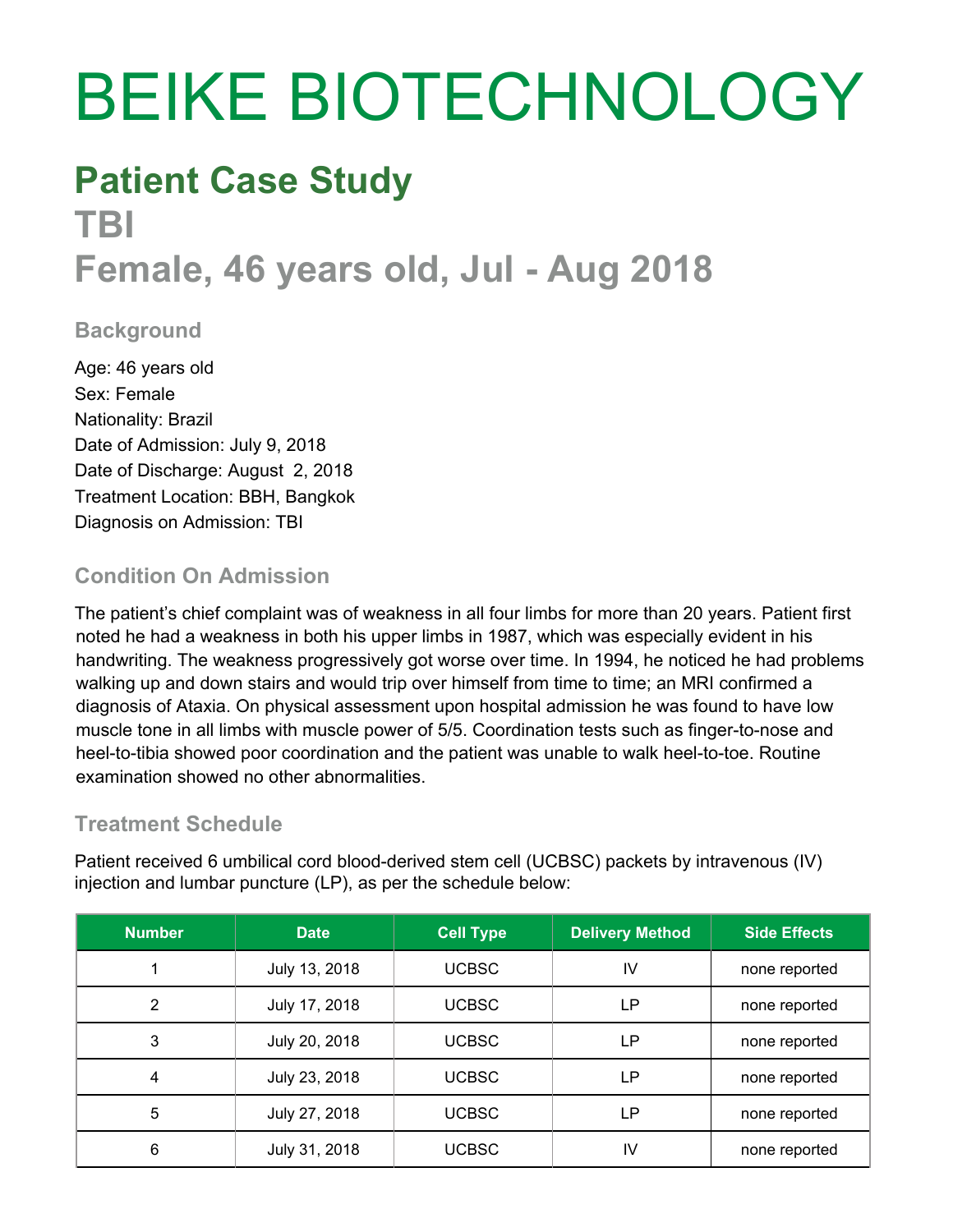|  | July 31, 2018 | <b>UCBSC</b> | -- | none reported |
|--|---------------|--------------|----|---------------|
|--|---------------|--------------|----|---------------|

#### **Condition On Discharge**

The doctors observed an increase in both muscle strength and tone in all four limbs and improvements in the patient's hand writing, which was steadier than before treatment. They also noted the patient had a measured improvement in the walking heel-to-toe test and he was able to do this with a reasonable gait with some assistance. The patient himself reported gaining moderate improvements and stated, "[I am] able to stand on one foot for one minute. Able to walk up stairs with no hands. Able to walk without dragging feet."

#### **Follow Up Information**

**Condition 1 month after treatment:** The patient reported significant improvements at one month after his treatment. He stated, "[I] can walk heel to toe, can do the balancing exercise for longer periods of time, can go up and down stairs with no hands." He also made comments about the importance of continuing to do daily exercise and how it is becoming easier but also feels that the exercises are essential to aiding his continued improvements.

**Condition 12 months after treatment:** At the 12 month follow up point the patient reported that he was satisfied with the outcome of his treatment which has improved his quality of life and given him moderate improvements overall in his physical condition.

| <b>Symptom</b>      | <b>Parents' Assessment of Improvement</b> |  |
|---------------------|-------------------------------------------|--|
| <b>Balance</b>      | Moderate improvements                     |  |
| Coordination        | Moderate improvements                     |  |
| Fine hand movements | Small improvements                        |  |
| Tremors             | Not applicable                            |  |
| Control of movement | Moderate improvements                     |  |
| Muscle stiffness    | Not applicable                            |  |
| Speech              | Moderate improvements                     |  |
| Walking             | Moderate improvements                     |  |
| Fatigue             | Small improvements                        |  |

Please see an excerpt from the patient's 12 month assessment below:

#### BEIKE BIOTECHNOLOGY CO., LTD.

**16F Beike Building, 18 Keyuan Rd., South Area, Shenzhen Hi-Tech Industrial Park Shenzhen, China 518057**